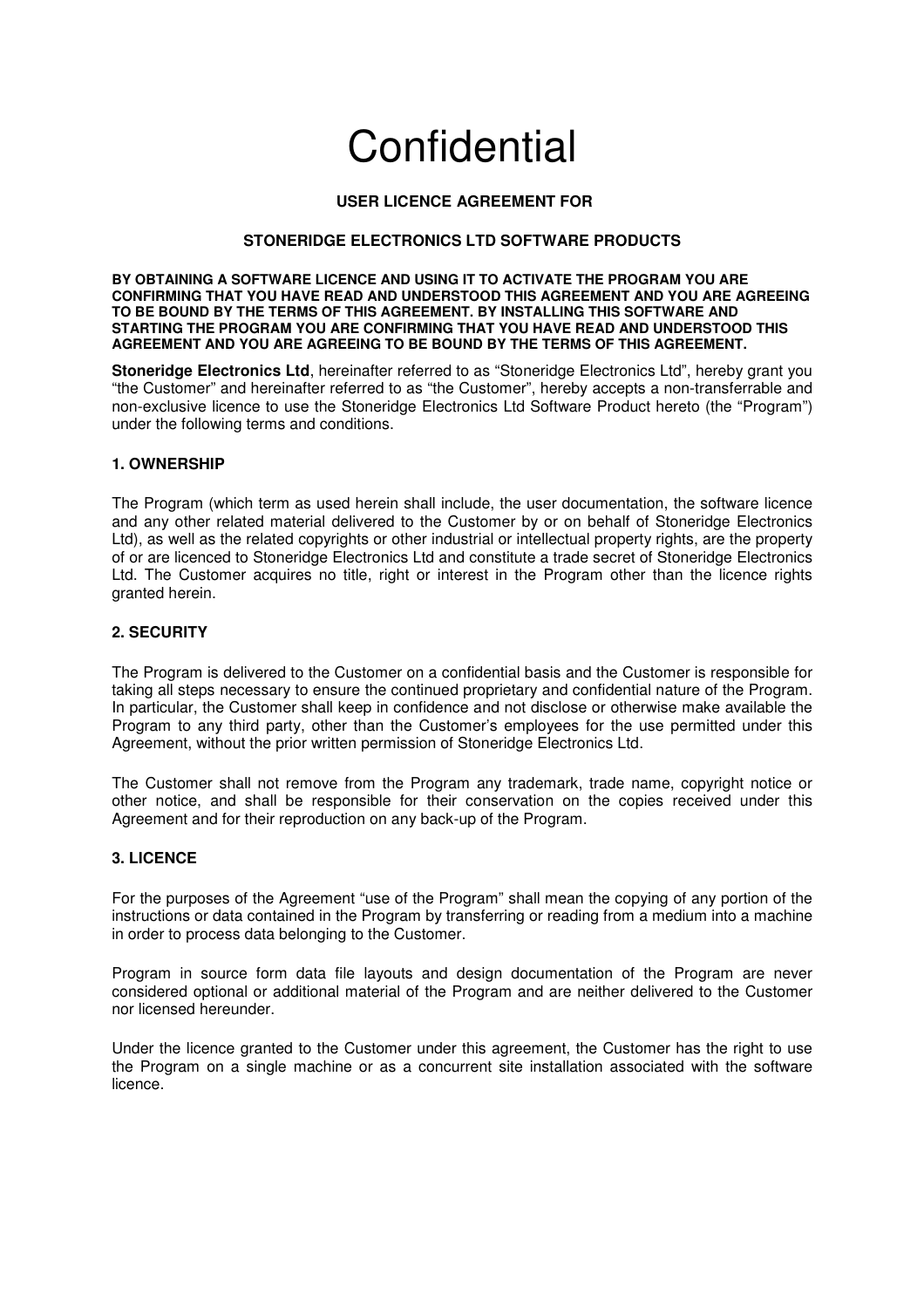The Customer may copy, in whole or in part, the Program in machine-readable form, only in those cases in which this should prove necessary for backup and recovery in case of breakdown, provided that such copies shall be used solely on the machine associated with the software key and provided that such copies contain all notices and markings, including copyright, trade mark, and other proprietary notices as on the original and which copies may not be in use at any time, unless the original is damaged beyond use. Certain Programs however, may include mechanisms to limit or inhibit copying.

The Customer may not copy, either whole or in part, the documentation provided by Stoneridge Electronics Ltd for the use of the Program and any other printed material supplied by or on behalf of Stoneridge Electronics Ltd to the Customer. Stoneridge Electronics Ltd may supply additional copies of this documentation at its rates in force at the time of ordering.

The Customer may not remove or alter any proprietary notices, labels or trade marks on the Program. The Customer may not attempt any error correction or decompilation of or modification to the Program to render it interoperable with any other software or hardware or for any other purpose. If the Customer wishes to carry out any such error correction, modification or decompilation, the Customer will first notify Stoneridge and allow Stoneridge at its option to provide the information necessary for such purposes.

## **4. ANNUAL LICENCE FEE**

This Agreement is effective from the date of receipt by the Customer of the Program for a period of 12 months, and is renewable on an annual basis subject to payment by the Customer of the Annual License Fee at its rates in force at the time of ordering in respect of Program Support and Maintenance or until it is terminated by Stoneridge Electronics Ltd as provided in Section 7.

## **STONERIDGE ADVISES YOU THAT THE PROGRAM CONTAINS SPECIAL SOFTWARE WHICH WILL DENY YOU THE USE OF THE PROGRAMS OR PART OF THE PROGRAMS IN THE EVENT THAT YOU FAIL TO PAY THE ANNUAL LICENCE FEE BY THE DUE DATE.**

## **5. DISCLAIMER OF WARRANTY AND LIMITATION OF LIABILITY**

Stoneridge Electronics Ltd gives no warranties with respect to the Program licensed hereunder and all implied warranties, including warranty of merchantability and fitness for purpose are hereby excluded. IN NO EVENT WILL STONERIDGE ELECTRONICS LTD BE LIABLE FOR INDIRECT, CONSEQUENTIAL, INCIDENTAL OR SPECIAL DAMAGES EVEN IF STONERIDGE ELECTRONICS LTD HAS BEEN ADVISED OF THE POSSIBILITY OF SUCH DAMAGES, AND THE MAXIMUM LIABILITY STONERIDGE ELECTRONICS LTD SHALL BE LIMITED TO REFUND TO THE CUSTOMER OF THE PRICE PAID BY THE CUSTOMER FOR THE PROGRAM.

#### **6. ASSIGNATION OF THE AGREEMENT**

This Agreement and any licences granted hereunder to the Customer may not be assigned, sublicensed or otherwise transferred by the Customer to any third party without the prior written consent of Stoneridge Electronics Ltd. Stoneridge Electronics Ltd may assign or transfer its rights and obligations under this Agreement to any Stoneridge Electronics Ltd subsidiary.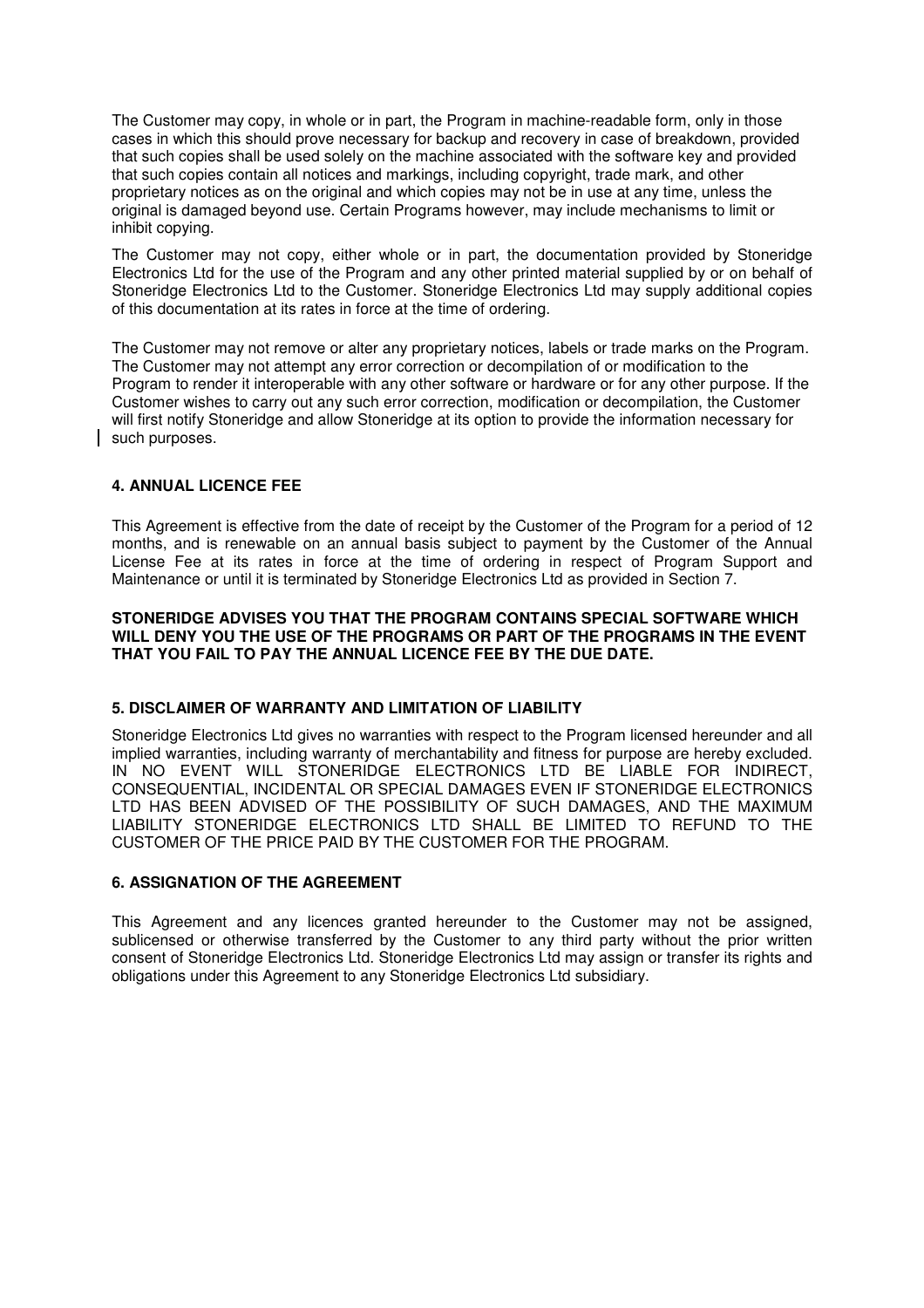## **7. DATA PROTECTION**

7.1 Stoneridge undertakes that it will:

7.1.1 use the Personal Data solely for the purposes of the Agreement;

7.1.2 act only on instructions from the Customer;

7.1.3 ensure that appropriate technical and organisational measures are taken against unauthorised or unlawful processing of Personal Data and against accidental loss, or destruction of, or damage to such Personal Data; and

7.1.4 make all reasonable endeavours to ensure that any sub-contractors used in the provision of the Services to the Customer shall comply with 7.1.1 to 7.1.3 of this Agreement.

7.2 The Customer warrants to Stoneridge that:

7.2.1 it will collect the Personal Data and Data in accordance with the fair and lawful practices and in accordance with the Data Protection Act 1998;

7.2.2 the instructions given by the Customer in respect of the Personal Data will at all times be in accordance with the relevant laws of the United Kingdom and/or applicable jurisdiction; and

7.2.3 it is legally entitled to control the Personal Data.

7.3 Stoneridge will not disclose any Personal Data to a third party in any circumstances except at the specific written request of the Customer or where obliged to do so under any statutory requirement, in which case it shall use reasonable endeavours to advise the Customer in advance of such disclosure and in any event immediately thereafter.

7.4 The Customer will indemnify and keep Stoneridge indemnified from and against any fines, costs, claims, damages or expenses arising from a breach of the warranties contained in this Clause 7.

## **8. USE OF DATA BY STONERIDGE**

Notwithstanding the obligations of Stoneridge under Clause 7.1, any Data supplied to Stoneridge may be processed and used by Stoneridge and other companies engaged by Stoneridge in the provision of the program but only for Stoneridge's internal business purposes (including but not limited to the development and testing of elements of the program).

## **9. TERMINATION OF AGREEMENT**

The Agreement and the licences granted hereunder may be terminated forthwith by Stoneridge Electronics Ltd by written notice to the Customer in any of the following situations:

- a. in case of breach by the Customer of any provision of this Agreement:
- b. in case of non-payment by the Customer in due time of any sum due from the Customer in consideration of delivery and licence of the Program or the annual fee in respect of Program Support and Maintenance.

Upon termination of this Agreement, Stoneridge Electronics Ltd reserves the right to take any legal action necessary to recover any outstanding debts payable to Stoneridge Electronics Ltd or any damages incurred by Stoneridge Electronics Ltd.